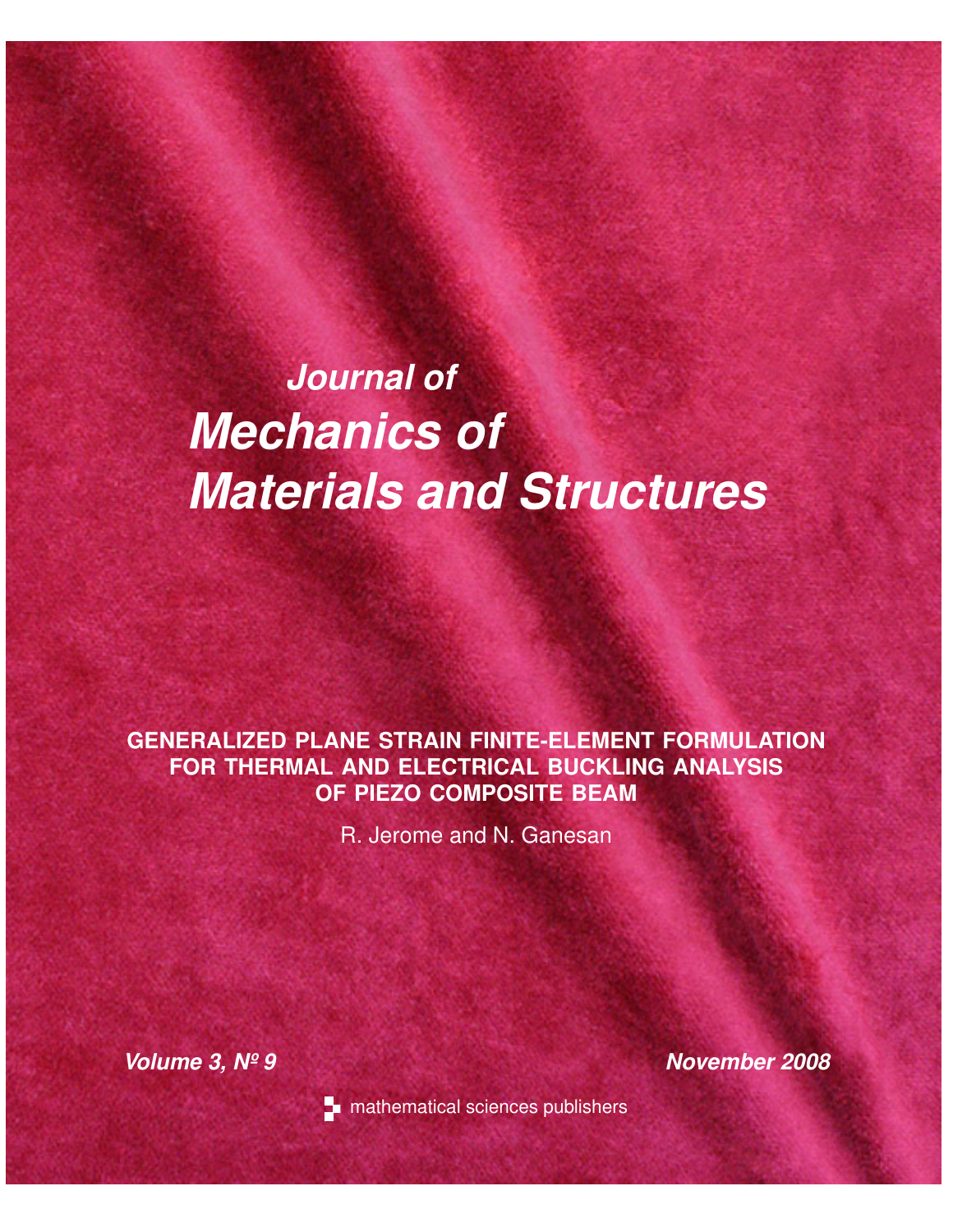JOURNAL OF MECHANICS OF MATERIALS AND STRUCTURES Vol. 3, No. 9, 2008

# GENERALIZED PLANE STRAIN FINITE-ELEMENT FORMULATION FOR THERMAL AND ELECTRICAL BUCKLING ANALYSIS OF PIEZO COMPOSITE BEAM

R. JEROME AND N. GANESAN

We develop a generalized plane strain (GPS) finite element formulation to predict the critical buckling voltage and temperature of a piezo composite beam in more generality than the cases characterized by plane strain and plane stress assumptions.

This generalized plane strain formulation represents the two-dimensional finite element model as closely as possible to the three-dimensional finite element model. It is similar to the plane strain formulation that reduces a three-dimensional stress-strain relation to a two-dimensional one, but in contrast with most GPS formulations in the literature, it does not include out of plane degrees of freedom. In our formulation the reduced two-dimensional stress-strain relation incorporates the effect of allowed/applied strain  $\varepsilon_0$  in the dimension not included in the two-dimensional model. Further, since the goal is to deal with thermal and electrical buckling analysis, an initial strain vector is incorporated in the formulation.

A finite element solver based on an eight-node quadrilateral element was developed under the new formulation, and its results show good agreement with those reported by Varelis and Saravanos (2004) and those obtained with ANSYS. The critical electrical and thermal buckling loads for examples other than those characterized by plane stress and plane strain were analyzed, and it was found that they are significantly influenced by  $\alpha$ , the parameter controlling the out-of-plane strains.

### 1. Introduction

Finite element analysis of smart structures has attracted much attention in recent years due to its wide range of applications. A si[gnificant amount o](#page-16-0)f research has gone into the analysis of piezo composite structures. A number of finite element (FE) models have been proposed for the analysis of smart structures; and a detailed survey is given in [Benjeddou 2000]. One of the main problems addressed is the buckling analysis of smart structures.

Three-dimensional beam models can be simulated using two-dimensional in-plane elements by considering only the longitudinal cross-section of the three-dimensional beam model. The boundary conditions and the loading conditions can be simulated more accurately in this two-dimensional model than in the one-dimensional beam element model. Still, the two-dimensional analysis of the beam is based on either the plane stress or plane strain assumption, and cases outside these assumptions cannot be handled by two-dimensional in-plane elements. The generalized plane strain formulation can be used to model cases other than plane stress and plane strain at the cost of additional degrees of freedom.

The generalized plane strain formulation has been discussed extensively in the literature and has been used for several applications. Most composite problems are generalized plane strain in nature, and they

*Keywords:* generalized plane strain, finite element, piezo composite, beam, electrical buckling, thermal buckling.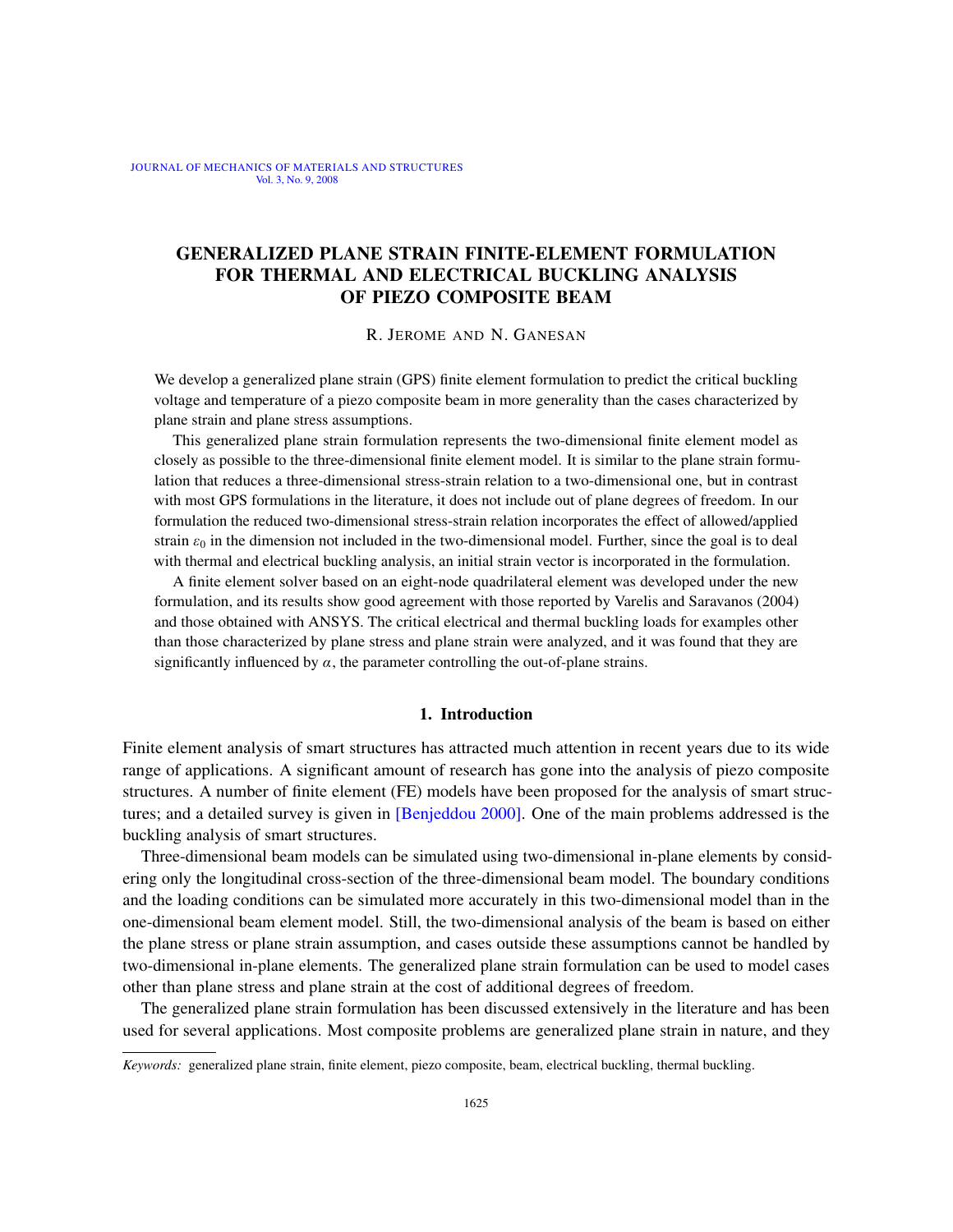#### 1626 R. JEROME AND [N. GANESAN](#page-16-1)

are often solved using three-dimensional finite element analysis. Lin and Yi [1991] used the generalized plane strain formulation for the analysis of interlaminar stresses in viscoelastic composites. Krueger et al. [2002] have critically compared the two-dimensional finite element modeling assumptions with [results from three-di](#page-16-2)mensional finite element analysis for composite skin-stiffener debonding. They have proposed a method for analyzing the composite using one layer of brick elements instead of using plane elements. Hu and Pagano [1997] presented a new method of solving generalized plane strain problems by introducing out-of-plane thermal strains in a two-dimensional finite element analysis with the plane strain model. They have done their proposed two-dimensional FE analysis using ANSYS and compared the results and computation time wit[h those of the three-dimensiona](#page-16-3)l FE models.

<span id="page-2-0"></span>In most of the literature, a plate element has been used to model the piezo composite plate as well as piezo composite beams for buckling analysis. Varelis and Saravanos [2002] developed a nonlinear mec[hanics to describe piezoelectric](#page-16-4) laminated plates, including nonlinear effects due to large displace[ments and ro](#page-16-5)tations, and carried out a linear buckling analysis of plates by neglecting the nonlinear stiffness matrix. Varelis and Saravanos [2004] carried out pre- and post-buckling analysis of plates. Giannopoulos et al. [2007] presented a coupled formulation between thermal, electrical, and mechanical fields incorporating nonlinearity due to large displacements, and solved for linear buckling by neglecting the nonlinear stiffness matrix.



Figure 1. The three-dimensional piezo composite beam.



Figure 2. The plane of the finite element model used for thermal and electrical buckling analysis, with electrical boundary conditions and kinematic constraints. For thermal buckling analysis, the applied voltage is zero.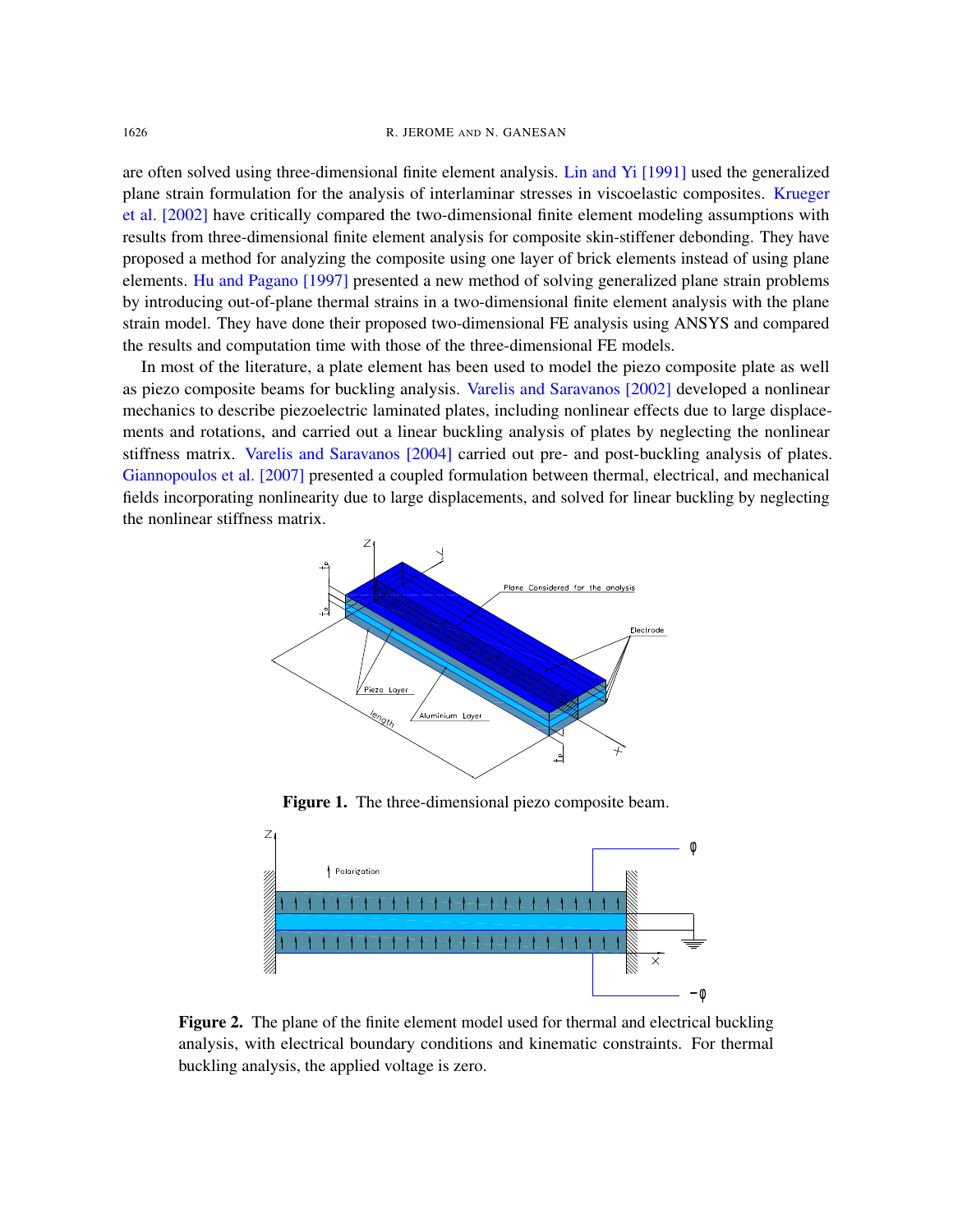This paper presents a generalized plane strain FE formulation for thermal and electrical buckling of [a piezo composit](#page-16-3)[e beam](#page-16-4) [\(Figure 1\). The two-dime](#page-16-5)nsional model is a cross-sectional one, as shown in Figure 2. This contrasts with the plate finite elements generally used to model a piezo composite beam [Varelis and Saravanos 2002; 2004; Giannopoulos et al. 2007]. Our generalized plane strain formulation is similar to the standard plane strain formulation (which reduces a three-dimensional stress-strain relation to a two-dimensional stress-strain relation), in that it does not include out-of-plane degrees of freedom. Therefore, it has fewer degrees of freedom than the conventional generalized plane strain formulation. As we shall see, however, this does not compromise its performance.

Our formulation includes the effect of out-of-plane strain (that is, in the direction not included in the two-dimensional FE model) via a parameter  $\alpha$ , which intervenes in the stress-strain relationship of the beam. The effect of the out-of-plane strain is included in the formulation through the constitutive relations.

We compare the performance of the plane strain model, the plane stress model and the newly developed generalized plane strain model in calculating the critical buckling voltage and critical buckling temperature of a piezo composite beam. It turns out that the present model simulates the three-dimensional FE model more closely than the conventional plane stress or plane strain two-dimensional FE model for the same number of degrees of freedom.

The present formulation can be used to analyze beams inside a gap or a slot which constrains expansion of the beam in the direction not included in the two-dimensional FE model.

#### *List of symbols*

| $\varepsilon_{xx}, \varepsilon_{yy}, \varepsilon_{zz}$               | Strains in the $x$ , $y$ and $z$ directions                                            |
|----------------------------------------------------------------------|----------------------------------------------------------------------------------------|
| $\sigma_{xx}, \sigma_{yy}, \sigma_{zz}$                              | Stresses in the $x$ , $y$ and $z$ directions                                           |
| $\varepsilon_{x0}, \varepsilon_{y0}, \varepsilon_{z0}$               | Initial strains in the $x$ , $y$ and $z$ directions                                    |
|                                                                      | Free expansion strain in y direction                                                   |
| $\varepsilon_{yy}^0$<br>$\sigma_{yy}^{\text{PS}}$<br>$\sigma_{yy}^G$ | Stress in the y direction for plane strain case                                        |
|                                                                      | Stress in the y direction for generalized plane strain                                 |
| $\varepsilon^0$                                                      | allowed/applied strain in the $z$ direction                                            |
| $\alpha = \varepsilon^0/\varepsilon_{vv}^0$                          | Ratio between allowed/applied strain to the free expansion strain in the $z$ direction |
| $\{T\}$                                                              | Stress vector                                                                          |
| $\{S\}$                                                              | Stain vector                                                                           |
| $\{S_0\}$                                                            | Initial strain vector                                                                  |
| $\{E\}$                                                              | Electric field vector                                                                  |
| $\{D\}$                                                              | Electric displacement vector                                                           |
| c , [s]                                                              | Elastic constants matrices                                                             |
| $\epsilon$                                                           | Dielectric constants matrix                                                            |
| [d], [e]                                                             | Piezoelectric constants matrix                                                         |
| $\lceil \overline{s} \rceil$<br>$[\bar{c}],$                         | two-dimensional reduced elastic constants matrices                                     |
| $\lceil \bar{\varepsilon} \rceil$                                    | two-dimensional reduced dielectric constants matrix                                    |
| $\lceil \bar{e} \rceil$<br>[d],                                      | two-dimensional reduced piezoelectric constants matrix                                 |
| $\{u_e\}$                                                            | Elemental structural displacement degrees of freedom                                   |
| $\{\varphi_e\}$                                                      | Elemental electric potential degrees of freedom                                        |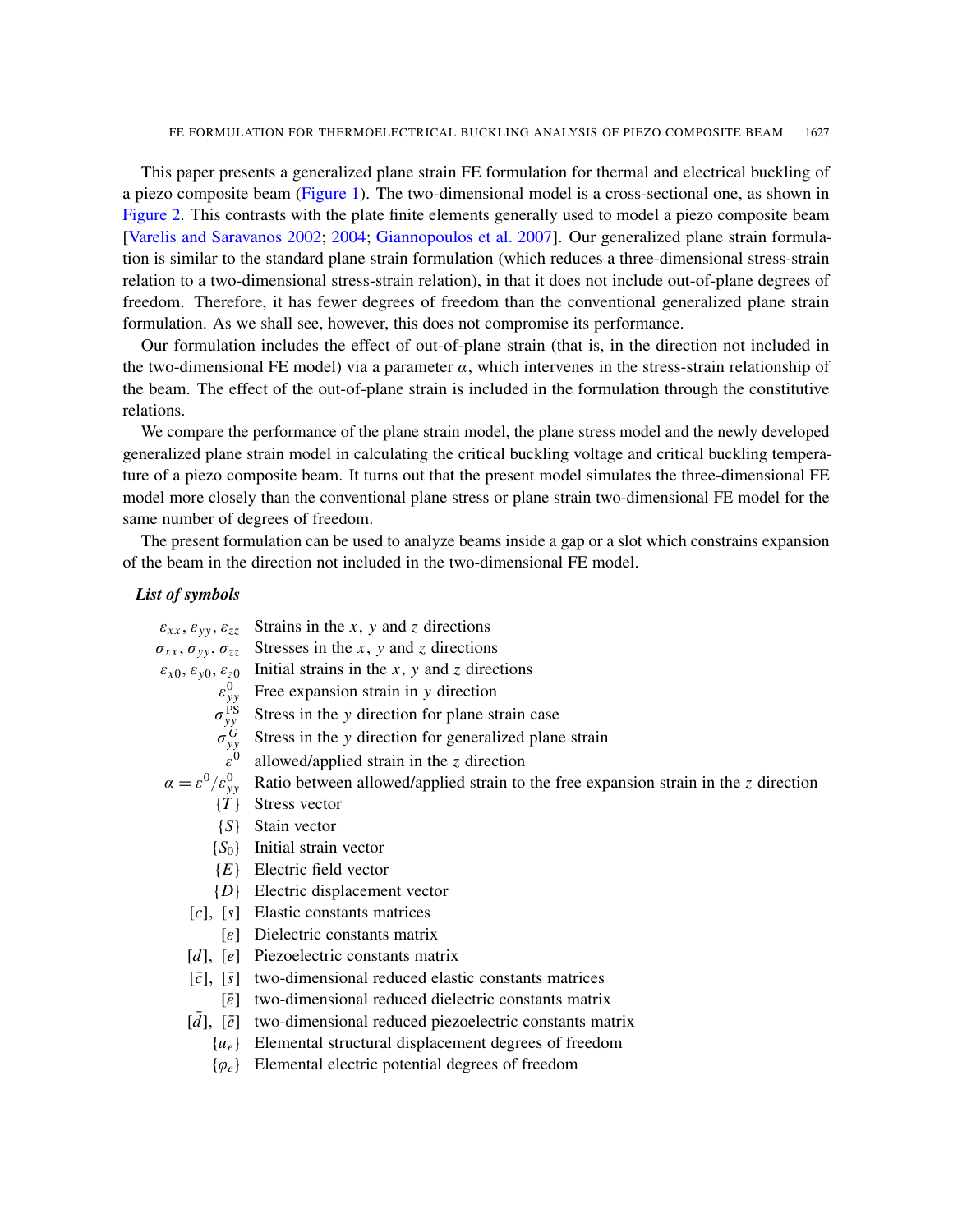- [*Nu*] Shape function matrix for structural displacement
- $[N<sub>ω</sub>]$  Shape function matrix for electric potential
- [*Bu*] Shape function derivative matrix for structural strain
- [*B*<sub>φ</sub>] Shape function derivative matrix for electric field
- [*M*] Elemental mass matrix
- [*Kuu*] Elemental structural stiffness matrix
- [*Ku*ϕ] Elemental piezostructure coupling matrix
- $[K_{\varphi\varphi}]$  Elemental capacitance matrix
	- { *fe*} Elemental external mechanical force
	- {*ge*} Elemental electrical charge
- $[K_{\sigma}]$  Elemental geometric nonlinear matrix
	- *s* Elemental stress matrix
- [*M*] Assembled mass matrix
- [*Kuu*] Assembled structural stiffness matrix
- [*Ku*ϕ] Assembled piezostructure coupling matrix
- $[K_{\varphi\varphi}]$  Assembled capacitance matrix
- $[K_{\sigma}]$  Assembled geometric nonlinear matrix
- { *f*} Assembled external mechanical force
- [*K*eq] Assembled equivalent capacitance matrix

## <span id="page-4-4"></span><span id="page-4-3"></span><span id="page-4-0"></span>2. Formulation

*Generalized plane strain FE formulation.* The three-dimensional stress-strain relation is given by

$$
\varepsilon_{xx} = s_{11}\sigma_{xx} + s_{12}\sigma_{yy} + s_{13}\sigma_{zz} + \varepsilon_{x0},\tag{1}
$$

$$
\varepsilon_{yy} = s_{21}\sigma_{xx} + s_{22}\sigma_{yy} + s_{23}\sigma_{zz} + \varepsilon_{y0},\tag{2}
$$

<span id="page-4-1"></span>
$$
\varepsilon_{zz} = s_{31}\sigma_{xx} + s_{32}\sigma_{yy} + s_{33}\sigma_{zz} + \varepsilon_{z0},\tag{3}
$$

where  $\varepsilon_{xx}$ ,  $\varepsilon_{yy}$  and  $\varepsilon_{zz}$  are the strains in the *x*, *y* and *z* direc[tions and](#page-4-0)  $\sigma_{xx}$ ,  $\sigma_{yy}$  and  $\sigma_{zz}$  are the stresses in the *x*, *y* and *z* directions. The strains  $\varepsilon_{x0}$ ,  $\varepsilon_{y0}$  and  $\varepsilon_{z0}$  are the initial strains. Consider a plane strain case where  $\varepsilon_{yy} = \gamma_{xy} = \gamma_{yz} = 0$ . Because of the assumption  $\varepsilon_{yy} = 0$ , Equation (3) becomes  $\varepsilon_{yy} = 0$  $s_{21}\sigma_{xx} + s_{22}\sigma_{yy} + s_{23}\sigma_{zz} + \varepsilon_{y0} = 0$ , which gives

<span id="page-4-2"></span>
$$
\sigma_{yy} = -\frac{s_{21}}{s_{22}} \sigma_{xx} - \frac{s_{23}}{s_{22}} \sigma_{zz} - \frac{\varepsilon_{y0}}{s_{22}}.
$$
\n(4)

This  $\sigma_{yy}$  is required to resist the *y* direction strain  $\varepsilon_{yy}^0$  caused by the stresses  $\sigma_{xx}$  and  $\sigma_{zz}$ . Therefore,  $\sigma_{yy}$  produces [a strain equal](#page-4-1) to  $\varepsilon_{yy}^0$  but in the opposite direction, so the net strain in the *y* direction is maintained at zero.

Based on this argument, Equation (4) can be recast as

$$
s_{22}\sigma_{yy} = -\varepsilon_{yy}^0 = -s_{21}\sigma_{xx} - s_{23}\sigma_{zz} - \varepsilon_{y0}.
$$
 (5)

Substituting  $\sigma_{yy}$  from (4) into (1) and (2) for the plane strain case implies, from (5), that we are incorporating the effect of  $-e_{yy}^0$  in the two-dimensional stress-strain relation. The stress-strain relationship then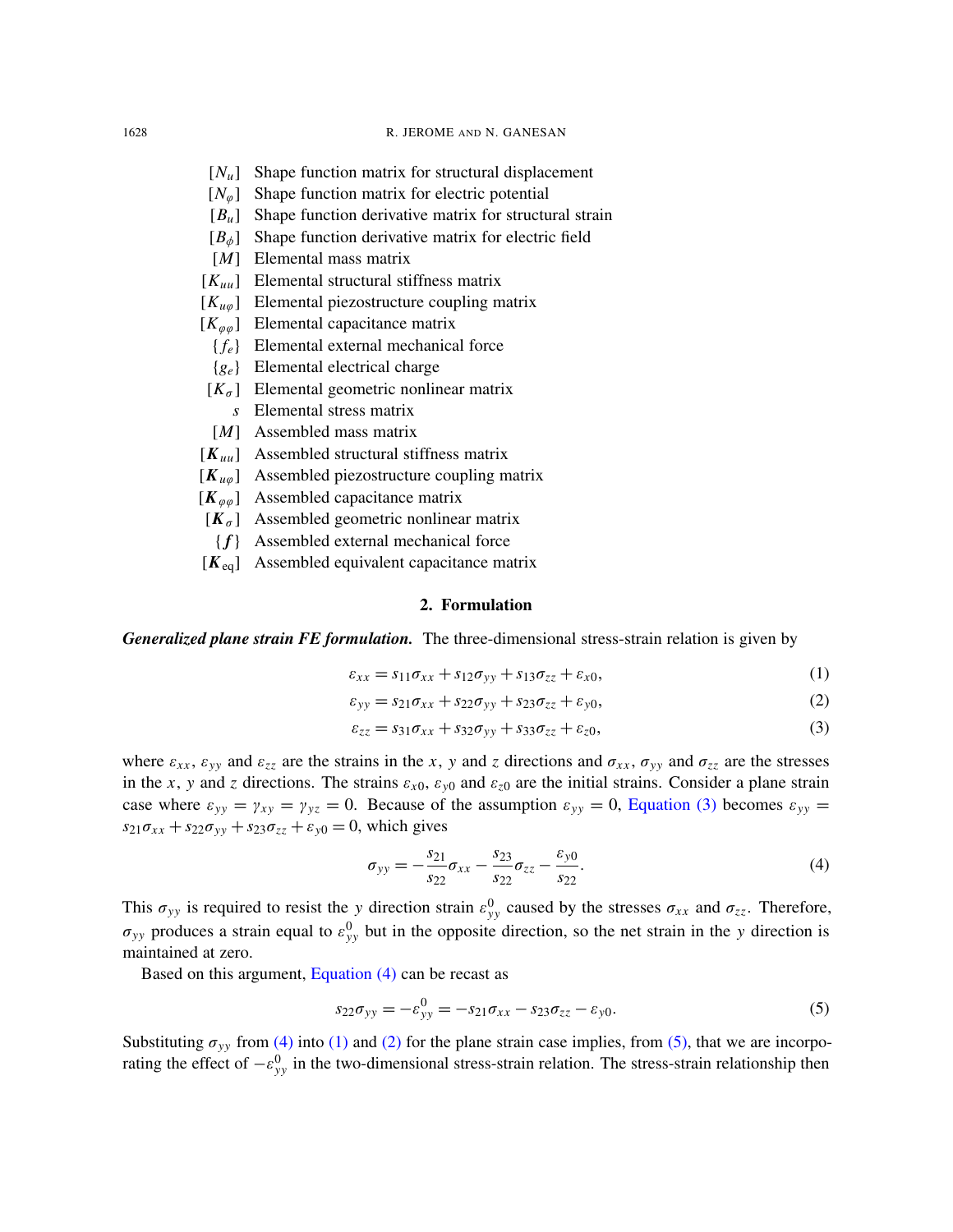<span id="page-5-2"></span>becomes

$$
\begin{Bmatrix} \varepsilon_{xx} \\ \varepsilon_{zz} \\ \gamma_{xz} \end{Bmatrix} = \begin{bmatrix} s_{11} - s_{12}^2 / s_{22} & s_{13} - s_{12} s_{23} / s_{22} & 0 \\ s_{13} - s_{12} s_{23} / s_{22} & s_{33} - s_{23}^2 / s_{22} & 0 \\ 0 & 0 & s_{55} \end{bmatrix} \begin{Bmatrix} \sigma_{xx} \\ \sigma_{zz} \\ \tau_{xz} \end{Bmatrix} + \begin{Bmatrix} \varepsilon_{x0} - (s_{12} / s_{22}) \varepsilon_{y0} \\ \varepsilon_{z0} - (s_{23} / s_{22}) \varepsilon_{y0} \\ \gamma_{xz0} \end{Bmatrix},
$$
 (6)

which [enforces t](#page-5-0)he condition  $\varepsilon_{yy} = 0$ .

Now consider the case where  $\varepsilon_{yy} = \varepsilon_{yy}^0$  but  $\gamma_{xy} = \gamma_{yz} = 0$  $\gamma_{xy} = \gamma_{yz} = 0$  $\gamma_{xy} = \gamma_{yz} = 0$ , that is, the *y* direction is allowed to expand freely, as shown in Figure 3. In this case the effect of  $\varepsilon_{yy}^0$  caused by the stre[sses](#page-4-2)  $\sigma_{xx}$  and  $\sigma_{zz}$  has to be incorporated into the two-dimensional stress-strain relation. From (5), it is clear that to produce positive strain  $\varepsilon_{yy}^0$ , the stress  $\sigma_{yy}$  should be in the opposite direction of the plane strain case. From (5) we get

$$
s_{22}\sigma_{yy}^G = s_{22}\left(-\sigma_{yy}^{PS}\right) = \varepsilon_{yy}^0 = s_{21}\sigma_{xx} + s_{23}\sigma_{zz} + \varepsilon_{y0},\tag{7}
$$

<span id="page-5-1"></span>
$$
\sigma_{yy}^G = \left(-\sigma_{yy}^{\text{PS}}\right) = \frac{s_{21}}{s_{22}}\sigma_{xx} + \frac{s_{23}}{s_{22}}\sigma_{zz} + \frac{\varepsilon_{y0}}{s_{22}},\tag{8}
$$

where  $\sigma_{yy}^G$  and  $\sigma_{yy}^{PS}$  $\sigma_{yy}^{PS}$  $\sigma_{yy}^{PS}$  are [the](#page-4-3) stre[sses](#page-4-4) in the *y* direction for the case  $\varepsilon_{yy} = \varepsilon_{yy}^0$  and for the plane strain case, respectively.

By substituting  $\sigma_{yy}^G$  from (8) into (1) and (2), we obtain for the stress-strain relationship the equation

$$
\begin{Bmatrix} \varepsilon_{xx} \\ \varepsilon_{zz} \\ \gamma_{xz} \end{Bmatrix} = \begin{bmatrix} s_{11} + s_{12}^2 / s_{22} & s_{13} + s_{12} s_{23} / s_{22} & 0 \\ s_{13} + s_{12} s_{23} / s_{22} & s_{33} + s_{23}^2 / s_{22} & 0 \\ 0 & 0 & s_{55} \end{bmatrix} \begin{Bmatrix} \sigma_{xx} \\ \sigma_{zz} \\ \tau_{xz} \end{Bmatrix} + \begin{Bmatrix} \varepsilon_{x0} + (s_{12} / s_{22}) \varepsilon_{y0} \\ \varepsilon_{z0} + (s_{23} / s_{22}) \varepsilon_{y0} \\ \gamma_{xz0} \end{Bmatrix},
$$
(9)

which enforces the condition  $\varepsilon_{yy} = \varepsilon_{yy}^0$ .

<span id="page-5-0"></span>Before enforcing this condition, however, the condition  $\varepsilon_{yy} = 0$  has to be enforced, which means that before applying the strain  $\varepsilon_{yy}^0$ , there should not be any strain in the *y* direction. By enforcing the



Figure 3. The beam is allowed to expand freely in *y* direction.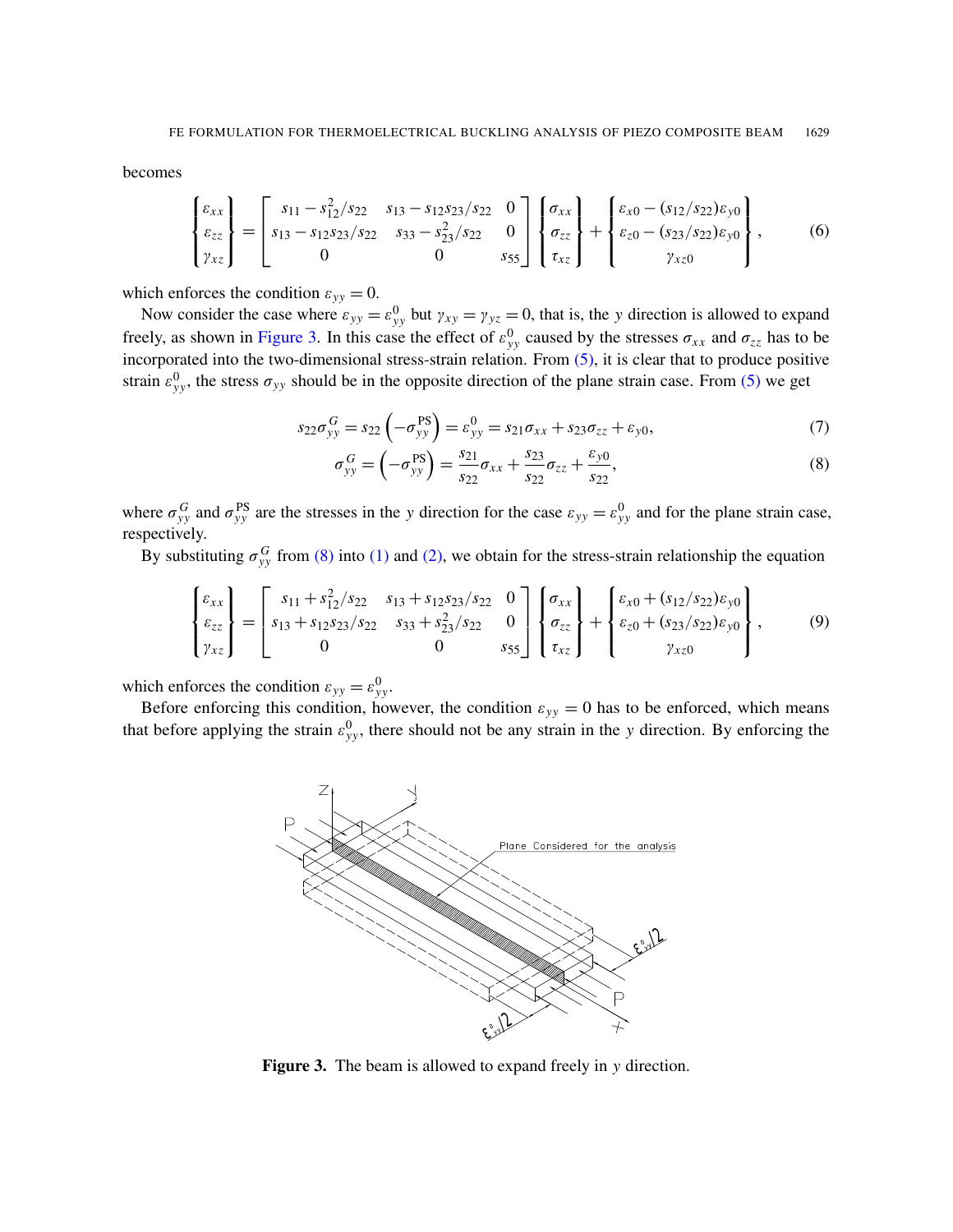condition  $\varepsilon_{yy} = 0$ , the stress-strain relation becomes (6). Introducing the quantities

$$
s'_{11} = s_{11} - \frac{s_{12}^2}{s_{22}}, \quad s'_{13} = s_{13} - \frac{s_{12}s_{23}}{s_{22}}, \quad s'_{33} = s_{33} - \frac{s_{23}^2}{s_{22}}, \quad \varepsilon'_{x0} = \varepsilon_{x0} - \frac{s_{12}}{s_{22}}\varepsilon_{y0}, \quad \varepsilon'_{z0} = \varepsilon_{z0} - \frac{s_{23}}{s_{22}}\varepsilon_{y0}, \tag{10}
$$

we can recast  $(6)$  as

<span id="page-6-0"></span>
$$
\begin{Bmatrix} \varepsilon_{xx} \\ \varepsilon_{zz} \\ \gamma_{xz} \end{Bmatrix} = \begin{bmatrix} s'_{11} & s'_{13} & 0 \\ s'_{13} & s'_{33} & 0 \\ 0 & 0 & s_{55} \end{bmatrix} \begin{Bmatrix} \sigma_{xx} \\ \sigma_{zz} \\ \tau_{xz} \end{Bmatrix} + \begin{Bmatrix} \varepsilon'_{x0} \\ \varepsilon'_{z0} \\ \gamma_{xz0} \end{Bmatrix} . \tag{11}
$$

Next, the condition  $\varepsilon_{yy} = \varepsilon_{yy}^0$  has to be enforced on the *y* direction for the strain-free ( $\varepsilon_{yy} = 0$ ) stressstrain relation. By enforcing the condition  $\varepsilon_{yy} = \varepsilon_{yy}^0$ , the stress-strain relation becomes (9). Now the stress-strain relation becomes

<span id="page-6-2"></span>
$$
\begin{Bmatrix} \varepsilon_{xx} \\ \varepsilon_{zz} \\ \gamma_{xz} \end{Bmatrix} = \begin{bmatrix} s'_{11} + s_{12}^2 / s_{22} & s'_{13} + s_{12} s_{23} / s_{22} & 0 \\ s'_{13} + s_{12} s_{23} / s_{22} & s'_{33} + s_{23}^2 / s_{22} & 0 \\ 0 & 0 & s_{55} \end{bmatrix} \begin{Bmatrix} \sigma_{xx} \\ \sigma_{zz} \\ \tau_{xz} \end{Bmatrix} + \begin{Bmatrix} \varepsilon'_{x0} + (s_{12} / s_{22}) \varepsilon_{y0} \\ \varepsilon'_{z0} + (s_{23} / s_{22}) \varepsilon_{y0} \\ \gamma_{xz0} \end{Bmatrix}
$$
(12)

The two conditions  $\varepsilon_{yy} = 0$  and  $\varepsilon_{yy} = \varepsilon_{yy}^0$  can be enforced in any order; this is just a superposition of one condition over the other. The condition  $\varepsilon_{yy} = 0$  enforces zero strain in the *y* direction, and  $\varepsilon_{yy} = \varepsilon_{yy}^0$ says the beam can expand freely in the *y* direction. By superimposing these two conditions, the beam is forced to expand exactly the same amount as that of free expansion in the *y* direction. The derivation for generalized plane strain is carried out based on this analogy.

For the generalized plane strain case we have  $\varepsilon_{yy} = \varepsilon^0$  but  $\gamma_{xy} = \gamma_{yz} = 0$ . In this case,  $\varepsilon^0$  is the allowed/applied strain in the *y* direction. If  $\varepsilon^0$  is sp[eci](#page-7-0)fie[d a](#page-7-1)s a multiple of  $\varepsilon_{yy}^0$ , its effect can be taken into account in the two-dimensional stress-strain relation.

Let the allowed/applied strain be  $\varepsilon^0 = \alpha \varepsilon_{yy}^0$ , as shown in Figures 4 and 5. The reduced two-dimensional stress-strain relation, incorporating the effect of  $\varepsilon^0$ , becomes

<span id="page-6-1"></span>
$$
\begin{Bmatrix} \varepsilon_{xx} \\ \varepsilon_{zz} \\ \gamma_{xz} \end{Bmatrix} = \begin{bmatrix} s'_{11} + \alpha s_{12}^2 / s_{22} & s'_{13} + \alpha s_{12} s_{23} / s_{22} & 0 \\ s'_{13} + \alpha s_{12} s_{23} / s_{22} & s'_{33} + \alpha s_{23}^2 / s_{22} & 0 \\ 0 & 0 & s_{55} \end{bmatrix} \begin{Bmatrix} \sigma_{xx} \\ \sigma_{zz} \\ \tau_{xz} \end{Bmatrix} + \begin{Bmatrix} \varepsilon'_{x0} + \alpha (s_{12} / s_{22}) \varepsilon_{y0} \\ \varepsilon'_{z0} + \alpha (s_{23} / s_{22}) \varepsilon_{y0} \\ \gamma_{xz0} \end{Bmatrix},
$$
(13)

[w](#page-6-1)here  $s'_{11}$ ,  $s'_{12}$ [, a](#page-6-1)nd  $s'_{22}$  are [given](#page-6-2) by (10).

If  $\alpha$  in (13) [is 0](#page-6-2), then (13) reduces to (6), which is a stress-strain relation for the plane strain case. If the  $\alpha$  in (13) is 1, then (13) reduces to (12), which is a stress-strain relation for the condition  $\varepsilon_{yy} = \varepsilon_{yy}^0$ . By substituting (10) into (12), the stress-strain relation for the condition  $\varepsilon_{yy} = \varepsilon_{yy}^0$  becomes

$$
\begin{Bmatrix} \varepsilon_{xx} \\ \varepsilon_{zz} \\ \gamma_{xz} \end{Bmatrix} = \begin{bmatrix} s_{11} & s_{13} & 0 \\ s_{13} & s_{33} & 0 \\ 0 & 0 & s_{55} \end{bmatrix} \begin{Bmatrix} \sigma_{xx} \\ \sigma_{zz} \\ \tau_{xz} \end{Bmatrix} + \begin{Bmatrix} \varepsilon_{x0} \\ \varepsilon_{z0} \\ \gamma_{xz0} \end{Bmatrix} . \tag{14}
$$

This is a simple two-dimensional stress-strain relation which completely does not constrain the strain  $\varepsilon_{yy}^0$ , caused by the stresses  $\sigma_{xx}$  and  $\sigma_{zz}$ .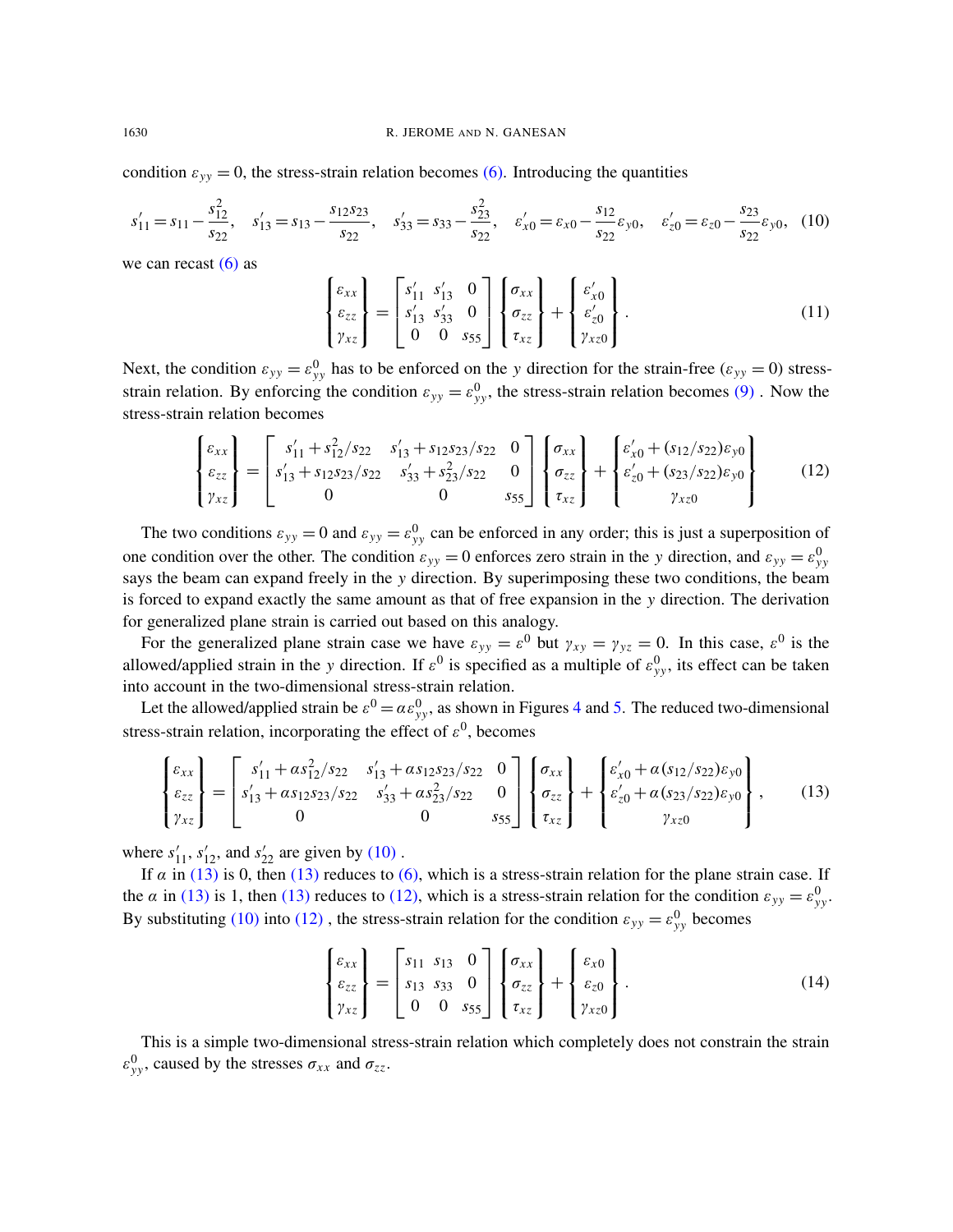<span id="page-7-0"></span>

Figure 4. Beam is not allowed to undergo full free expansion in the *y* direction.

<span id="page-7-1"></span>

Figure 5. Left: Beam expands more than the free expansion in the *y* direction by the external load. Right: Beam gets co[mpre](#page-6-1)ssed in the *y* direction by the external load.

<span id="page-7-2"></span>The generalized plane strain stress-strain relations of (13) can be extended to generalized plane strain two-dimensional piezostructure coupled stress-strain relations. The constitutive equations for a piezoelectric material are

$$
\{T\} = [c^E] \left( \{S\} - \{S_0\} \right) - [e]^T \{E\}, \quad \{D\} = [e] \{S\} + [e^S] \{E\}, \tag{15}
$$

where  $\{T\}$  is the stress vector,  $\{S\}$  the stain vector,  $\{S_0\}$  the initial strain vector,  $\{E\}$  the electric field vector, {*D*} the electric displacement vector, [*c*] and [*s*] the elastic constants matrices, [ε] the dielectric constants matrix, and [*d*] and [*e*] the piezoelectric constants matrix, and where superscript *E* and *S* indicate that the specified values are evaluated at constant *E* and *S*.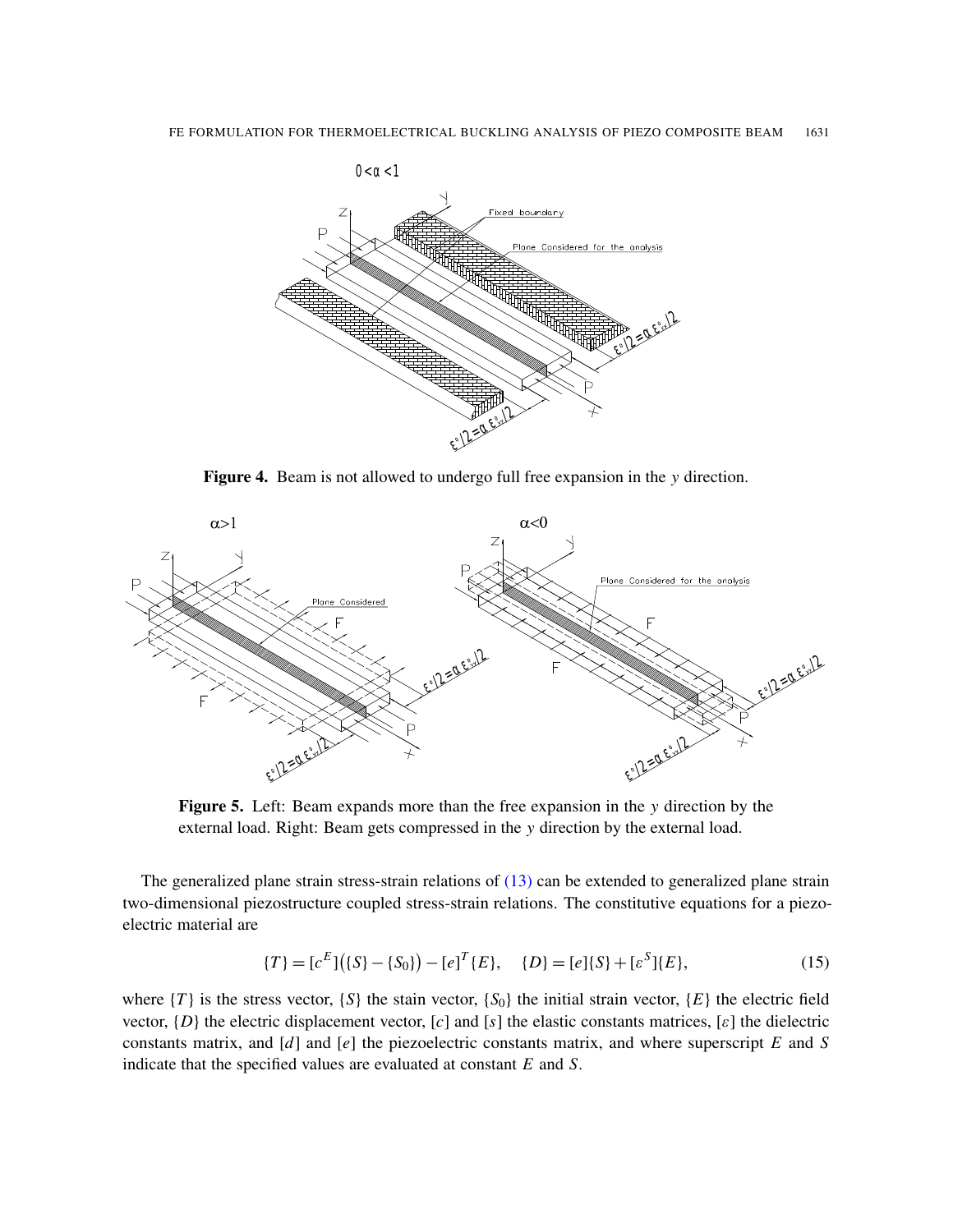<span id="page-8-2"></span>Equation (15) can be written in strain form as

<span id="page-8-0"></span>
$$
\{S\} = [s^E]\{T\} + [d]^T\{E\} + \{S_0\}, \quad \{D\} = [d]\{T\} + [s^E]\{E\},
$$
\n<sup>(16)</sup>

[wher](#page-8-0)e

$$
[e] = [d][cE], \quad [cE] = [sE]-1.
$$
\n(17)

Equation (16) can be recast as

$$
\begin{Bmatrix} \{S\} \\ \{D\} \end{Bmatrix} = \begin{bmatrix} \begin{bmatrix} s^E \end{bmatrix} & [d]^T \\ \begin{bmatrix} d \end{bmatrix} & \begin{bmatrix} s^E \end{bmatrix} \end{bmatrix} \begin{Bmatrix} \{T\} \\ \{E\} \end{Bmatrix} + \begin{Bmatrix} \{S_0\} \\ \{0\} \end{Bmatrix} . \tag{18}
$$

This in turn can be expanded for the case where the polarization direction is the positive *z* axis as follows:

$$
\begin{bmatrix}\nS_1 \\
S_2 \\
S_3 \\
S_4 \\
S_5 \\
S_6 \\
D_1 \\
D_2 \\
D_3\n\end{bmatrix} =\n\begin{bmatrix}\ns_{11} & s_{12} & s_{13} & 0 & 0 & 0 & 0 & d_{31} \\
s_{12} & s_{22} & s_{23} & 0 & 0 & 0 & 0 & d_{32} \\
s_{13} & s_{23} & s_{33} & 0 & 0 & 0 & 0 & d_{33} \\
0 & 0 & 0 & s_{44} & 0 & 0 & 0 & d_{24} & 0 \\
0 & 0 & 0 & s_{55} & 0 & d_{15} & 0 & 0 \\
0 & 0 & 0 & 0 & s_{66} & 0 & 0 & 0 \\
0 & 0 & 0 & d_{15} & 0 & \varepsilon_{11} & 0 & 0 \\
0 & 0 & 0 & d_{24} & 0 & 0 & 0 & \varepsilon_{22} & 0 \\
0 & 0 & 0 & d_{24} & 0 & 0 & 0 & \varepsilon_{22} & 0 \\
d_{31} & d_{32} & d_{33} & 0 & 0 & 0 & 0 & \varepsilon_{33}\n\end{bmatrix}\n\begin{bmatrix}\nT_1 \\
T_2 \\
T_3 \\
T_4 \\
T_5 \\
T_6 \\
T_7 \\
T_8 \\
T_9 \\
T_1 \\
T_1 \\
T_2 \\
T_3 \\
T_4 \\
T_5 \\
T_6 \\
T_7 \\
T_8 \\
T_9 \\
T_1 \\
T_2 \\
T_3 \\
T_4 \\
T_5 \\
T_6 \\
T_7 \\
T_8 \\
T_9 \\
T_1 \\
T_2 \\
T_3 \\
T_4 \\
T_5 \\
T_6 \\
T_7 \\
T_8 \\
T_9 \\
T_9 \\
T_0 \\
T_1 \\
T_2 \\
T_3 \\
T_4 \\
T_5 \\
T_6 \\
T_7 \\
T_8 \\
T_9 \\
T_9 \\
T_1 \\
T_0 \\
T_
$$

In the piezostructure coupled two-dimensional case, the *x z* plane is considered for analysis as shown in Figure 2, and the *y* direction is the be the out-of-plane direction. Now consider the plane strain case, where

$$
S_2 = S_4 = S_6 = 0,\t(20)
$$

<span id="page-8-1"></span>
$$
D_2 = E_2 = 0.\t\t(21)
$$

By substituting (20) into (19), the second row of (19) becomes  $S_2 = s_{12}T_1 + s_{22}T_2 + s_{23}T_3 + d_{32}E_3 + S_{20} = 0$ , which gives

$$
T_2 = -\frac{s_{12}}{s_{22}}T_1 - \frac{s_{23}}{s_{22}}T_3 - \frac{d_{32}}{s_{22}}E_3 - \frac{S_{20}}{s_{22}}.
$$
 (22)

Substituting (22) into (19) and using (20) and (21), we obtain the reduced stress-strain relationship in the plane strain case in the form

$$
\begin{Bmatrix}\nS_1 \\
S_3 \\
S_5 \\
S_1 \\
D_1 \\
D_3\n\end{Bmatrix} =\n\begin{bmatrix}\ns'_{11} & s'_{13} & 0 & 0 & d'_{31} \\
s'_{13} & s'_{33} & 0 & 0 & d'_{33} \\
0 & 0 & s_{55} & d_{15} & 0 \\
0 & 0 & d_{15} & \varepsilon_{11} & 0 \\
d'_{31} & d'_{33} & 0 & 0 & \varepsilon'_{33}\n\end{bmatrix}\n\begin{bmatrix}\nT_1 \\
T_3 \\
T_5 \\
T_5 \\
E_1 \\
E_3\n\end{bmatrix} +\n\begin{bmatrix}\nS'_{10} \\
S'_{30} \\
S_{50} \\
0 \\
0\n\end{bmatrix},
$$
\n(23)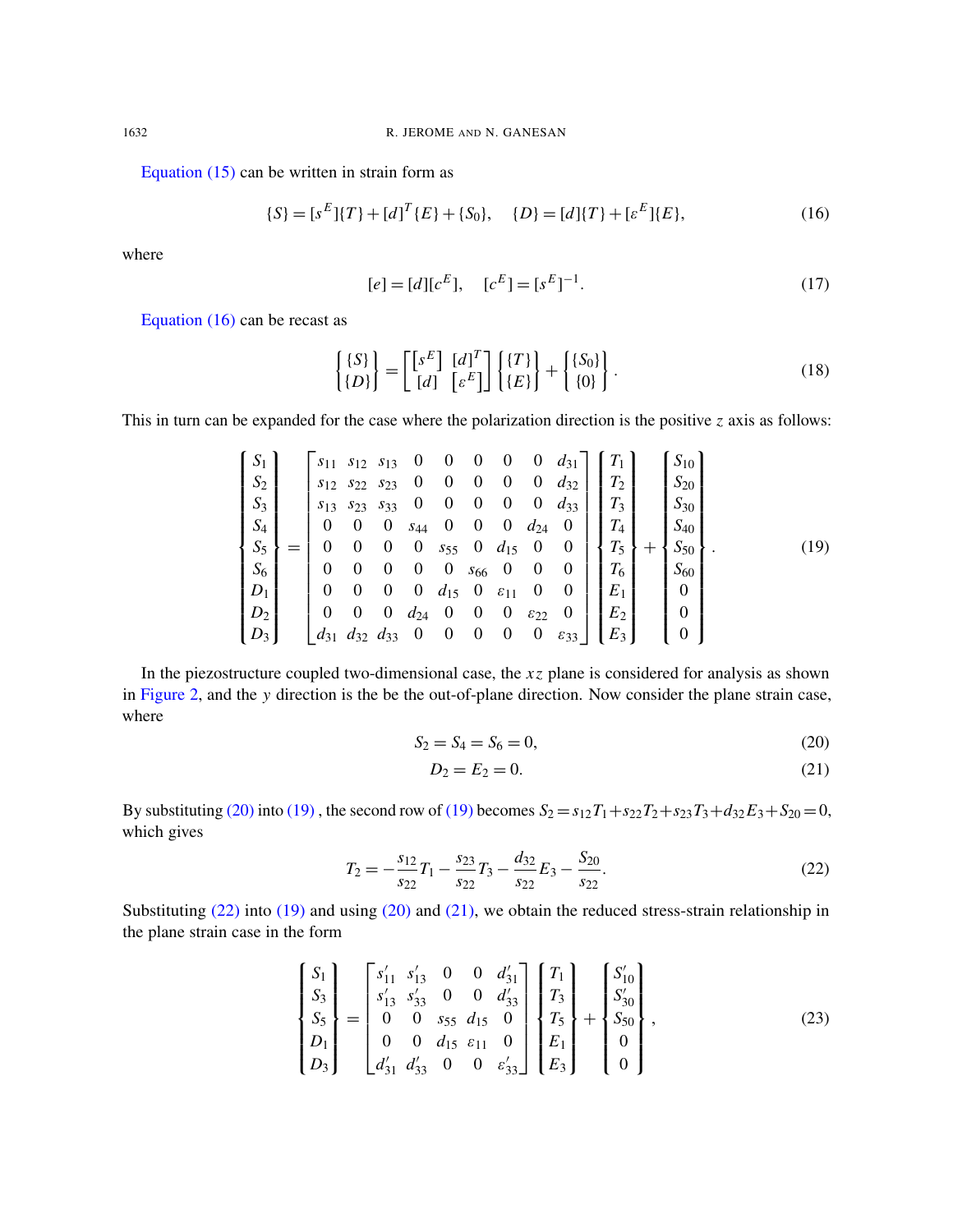where

$$
s'_{11} = s_{11} - \frac{s_{12}^2}{s_{22}}, \quad s'_{13} = s_{13} - \frac{s_{12}s_{23}}{s_{22}}, \quad s'_{33} = s_{33} - \frac{s_{23}^2}{s_{22}}, \tag{24}
$$

$$
d'_{31} = d_{31} - \frac{s_{12}d_{32}}{s_{22}}, \quad d'_{33} = d_{33} - \frac{s_{23}d_{32}}{s_{22}}, \quad \varepsilon'_{33} = \varepsilon_{33} - \frac{d_{32}^2}{s_{22}}, \tag{25}
$$

$$
S'_{10} = S_{10} - \frac{s_{12}}{s_{22}} S_{20}, \quad S'_{30} = S_{30} - \frac{s_{23}}{s_{22}} S_{20}.
$$
 (26)

The arguments given for the pure elastic generalized plane strain case can be extended for the piezostructure coupled generalized plane strain case. The reduced two-dimensional piezostructure coupled stress-strain relationship for the generalized plane strain case is given by

$$
\begin{Bmatrix} S_1 \\ S_3 \\ S_5 \\ S_7 \\ D_1 \\ D_3 \end{Bmatrix} = \begin{bmatrix} s'_{11} + as_{12}^2/s_{22} & s'_{13} + as_{12}s_{23}/s_{22} & 0 & 0 & d'_{31} + as_{12}d_{32}/s_{22} \\ s'_{13} + as_{12}s_{23}/s_{22} & s'_{33} + as_{23}^2/s_{22} & 0 & 0 & d'_{33} + as_{23}d_{32}/s_{22} \\ 0 & 0 & s_{55} & d_{15} & 0 \\ 0 & 0 & d_{15} & \varepsilon_{11} & 0 \\ 0 & 0 & d_{15} & \varepsilon_{11} & 0 \\ d'_{31} + as_{12}d_{32}/s_{22} & d'_{33} + as_{23}d_{32}/s_{22} & 0 & 0 & \varepsilon'_{33} + ad_{32}^2/s_{22} \end{bmatrix} \begin{Bmatrix} T_1 \\ T_3 \\ T_5 \\ F_6 \\ E_1 \\ E_3 \end{Bmatrix} + \begin{Bmatrix} S'_{10} - as_{12}S_{20}/s_{22} \\ S'_{30} - as_{23}S_{20}/s_{22} \\ S_{50} \\ 0 \\ 0 \end{Bmatrix},
$$

which can be recast as

$$
\begin{Bmatrix} \{S\} \\ \{D\} \end{Bmatrix} = \begin{bmatrix} [\bar{s}] & [\bar{d}]^T \\ [\bar{d}] & [\bar{\varepsilon} \end{bmatrix} \begin{Bmatrix} \{T\} \\ \{E\} \end{Bmatrix} + \begin{Bmatrix} \{\overline{S}_0\} \\ \{0\} \end{Bmatrix}, \quad \{S\} = [\bar{s}]\{T\} + [\bar{d}]\{T\} + \{\overline{S}_0\}, \quad \{D\} = [\bar{d}]\{T\} + [\bar{\varepsilon}]\{E\}.
$$

Using  $(17)$ , this can further be rewritten in stress form as

$$
\{T\} = [\bar{c}] \left( \{S\} - \{\overline{S_0}\}\right) - [\bar{e}]^T \{E\}, \quad \{D\} = [\bar{e}] \{S\} + [\bar{e}] \{E\}.
$$

<span id="page-9-0"></span>*Finite element formulation.* In order to model the piezo composite beam, an eight-node quadrilateral element was developed. The finite element model of the piezo composite beam is shown in Figure 6. Each node has three degrees of freedom: axial displacement  $(u_1)$ , transverse displacement  $(u_3)$  and electric potential  $(\phi)$ . The elemental degrees of freedom are

$$
\{u_e\} = \left\{u_1^1, u_3^1, u_1^2, u_3^2, u_1^3, u_3^3, \dots, u_1^8, u_3^8\right\}^T, \qquad \{\varphi_e\} = \{\varphi_1, \varphi_2, \varphi_3, \dots, \varphi_8\}^T. \tag{27}
$$



Figure 6. Finite element model of the piezo composite beam with kinematic constraints and electrical boundary conditions for electrical buckling analysis and (with zero applied voltage) for thermal buckling analysis.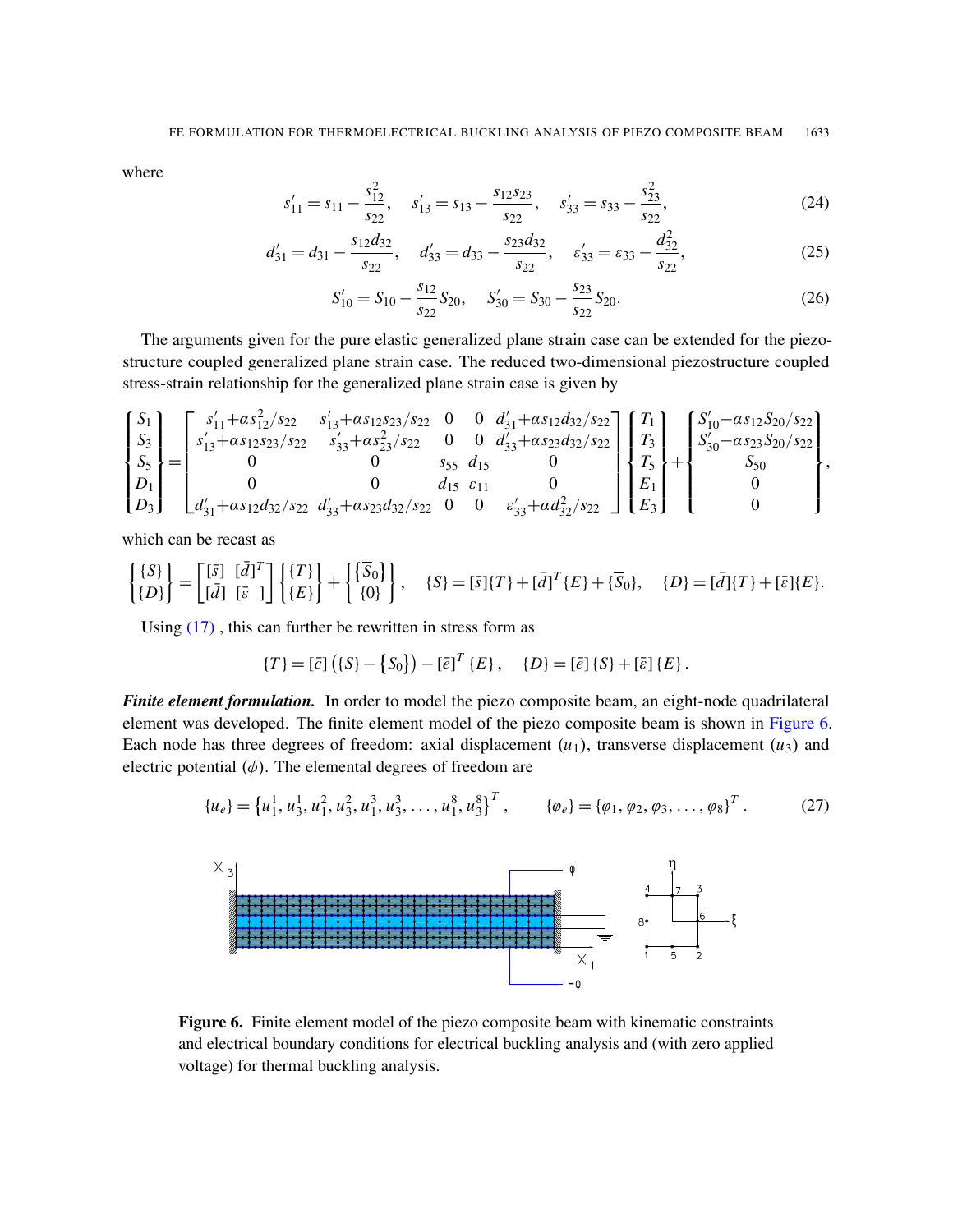The displacement  $\{u\} = \{u_1, u_3\}^T$  and electric potential  $(\phi)$  within the element can be expressed in terms of element shape functions as

$$
\{u\} = [N_u]\{u_e\}, \quad \{\varphi\} = [N_\varphi]\{\varphi_e\},
$$

where

$$
[N_u] = \begin{bmatrix} N_1 & 0 & N_2 & 0 & \dots & N_8 & 0 \\ 0 & N_1 & 0 & N_2 & \dots & 0 & N_8 \end{bmatrix}, \quad [N_\varphi] = [N_1 \ N_2 \ N_3 \ \dots \ N_8],
$$

 $N_1, N_2, \ldots, N_8$  being the shape functions.

The strain displacement relation can be expressed as

$$
\{S\} = \begin{Bmatrix} S_1 \\ S_3 \\ S_5 \end{Bmatrix} = \begin{Bmatrix} \frac{\partial u_1}{\partial x_1} \\ \frac{\partial u_3}{\partial x_3} \\ \frac{\partial u_1}{\partial x_3} + \frac{\partial u_3}{\partial x_1} \end{Bmatrix} = [B_u] \{u_e\},
$$

 $\overline{a}$ 

where  $[B_u]$  is the shape function derivative matrix:

$$
[B_u] = \begin{bmatrix} \frac{\partial N_1}{\partial x_1} & 0 & \frac{\partial N_2}{\partial x_1} & 0 & \dots & \frac{\partial N_8}{\partial x_1} & 0 \\ 0 & \frac{\partial N_1}{\partial x_3} & 0 & \frac{\partial N_2}{\partial x_3} & \dots & 0 & \frac{\partial N_8}{\partial x_3} \\ \frac{\partial N_1}{\partial x_3} & \frac{\partial N_1}{\partial x_1} & \frac{\partial N_2}{\partial x_3} & \frac{\partial N_2}{\partial x_1} & \dots & \frac{\partial N_8}{\partial x_3} & \frac{\partial N_8}{\partial x_1} \end{bmatrix}
$$

The electric field-potential relation can be expressed as

<span id="page-10-1"></span>
$$
\{E\} = \begin{Bmatrix} E_1 \\ E_3 \end{Bmatrix} = \begin{Bmatrix} -\frac{\partial \varphi}{\partial x_1} \\ -\frac{\partial \varphi}{\partial x_3} \end{Bmatrix} = [B_{\varphi}] \{\varphi_e\},\,
$$

where  $[B_{\phi}]$  is the shape function derivative matrix:

$$
\begin{bmatrix} B_{\varphi} \end{bmatrix} = \begin{bmatrix} \frac{\partial N_1}{\partial x_1} & \frac{\partial N_2}{\partial x_1} & \frac{\partial N_3}{\partial x_1} & \dots & \frac{\partial N_8}{\partial x_1} \\ \frac{\partial N_1}{\partial x_3} & \frac{\partial N_2}{\partial x_3} & \frac{\partial N_3}{\partial x_3} & \dots & \frac{\partial N_8}{\partial x_3} \end{bmatrix}.
$$

After application of the variational principle, the coupled finite element matrix equation becomes (see [Allik and Hughes 1970; Lerch 1990; Tzou and Tseng 1990])

$$
[M]\{\ddot{u}_e\} + [K_{uu}]\{u_e\} + [K_{u\varphi}]\{\varphi_e\} = \{f_e\}, \quad [K_{\varphi u}]\{u_e\} + [K_{\varphi\varphi}]\{\varphi_e\} = \{g_e\},\tag{28}
$$

where  $[M] = \int_V \rho[N]^T [N] dV$  is the element mass,

$$
[K_{uu}] = \int_V [B_u]^T [\bar{c}^E][B_u] dV, \quad [K_{u\varphi}] = [K_{\varphi u}]^T = \int_V [B_u]^T [\bar{e}]^T [B_{\varphi}] dV, \quad [K_{\varphi\varphi}] = \int_V [B_{\varphi}]^T [\bar{e}][B_{\varphi}] dV
$$

are the stiffness, piezoelectric coupling and capacitance matrices, and

$$
\{f_e\} = \int_V [B_u]^T [\bar{c}^E] \{S_0\} dV + \int_V [N]^T \{P_b\} dV + \int_{\Omega_1} [N]^T \{P_s\} d\Omega_1 + [N]^T \{P_c\},\tag{29}
$$

<span id="page-10-0"></span>
$$
\{g_e\} = -\int_{\Omega_2} \left[N\right]^T P \, d\Omega_2 - \left[N\right]^T Q \tag{30}
$$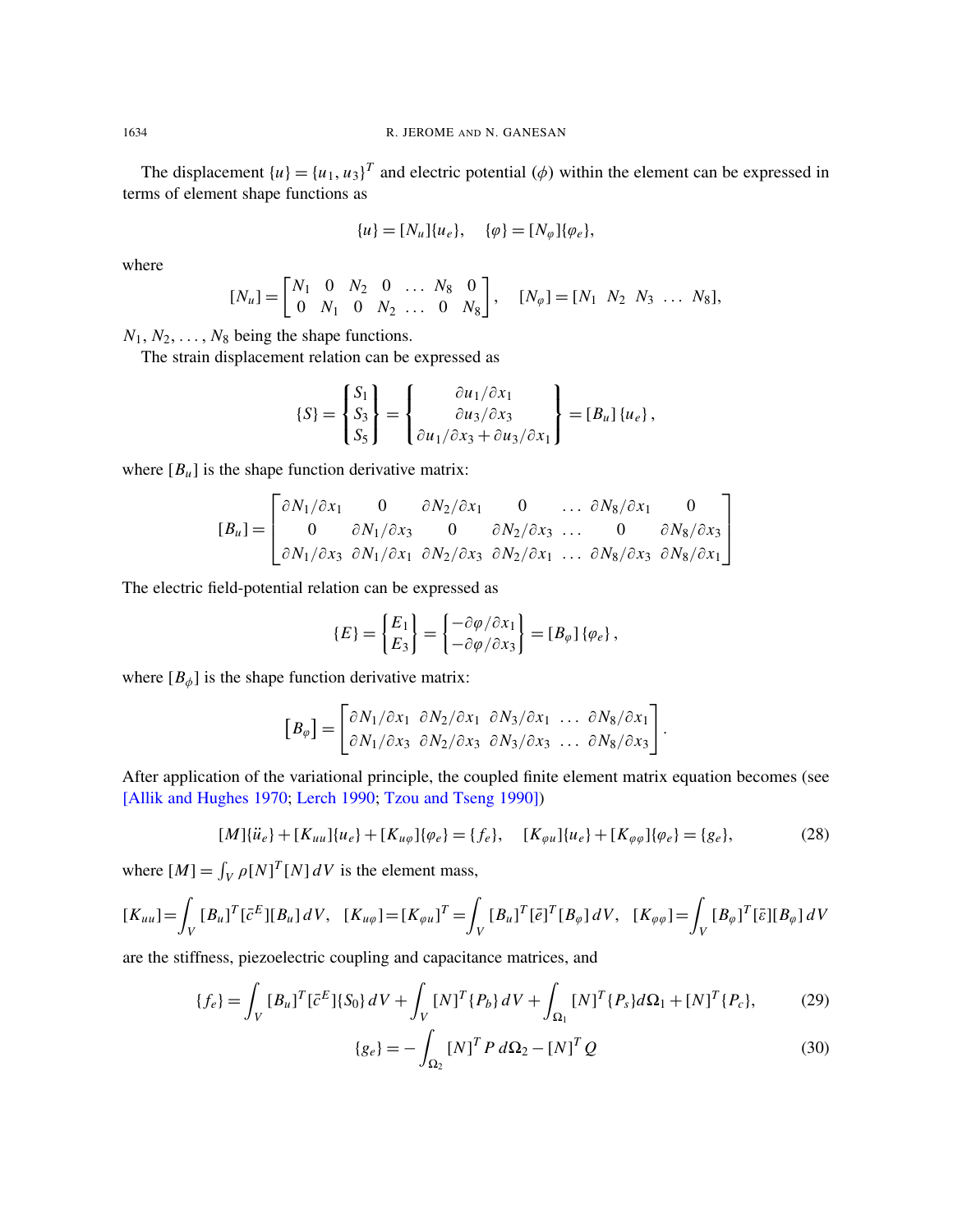are the external mechanical force and electrical charge. The first term in (29) is the element load vector due to initial strains, and the other terms are body, surface, and point forces, r[espectively](#page-16-7) [Cook et al. 2003].

In order to do the buckling analysis, the geometric nonlinear matrix can be computed as [Cook et al. 2003]

$$
[K_{\sigma}] = \int_{V} [G]^T \begin{bmatrix} s & 0 \\ 0 & s \end{bmatrix} [G] dV,
$$

where

$$
s = \begin{bmatrix} \sigma_{x0} & \tau_{xz0} \\ \tau_{xz0} & \sigma_{z0} \end{bmatrix} \text{ and } [G] = \begin{bmatrix} \frac{\partial N_1}{\partial x_1} & 0 & \frac{\partial N_2}{\partial x_1} & 0 & \dots & \frac{\partial N_8}{\partial x_1} & 0 \\ \frac{\partial N_1}{\partial x_3} & 0 & \frac{\partial N_2}{\partial x_3} & 0 & \dots & \frac{\partial N_8}{\partial x_3} & 0 \\ 0 & \frac{\partial N_1}{\partial x_3} & 0 & \frac{\partial N_2}{\partial x_1} & \dots & 0 & \frac{\partial N_8}{\partial x_1} \\ 0 & \frac{\partial N_1}{\partial x_3} & 0 & \frac{\partial N_2}{\partial x_3} & \dots & 0 & \frac{\partial N_8}{\partial x_3} \end{bmatrix}
$$

are the stress and shape function derivative matrices.

For static analysis and for the case where only a mechanical load exists, Equation (28) becomes, after assembling the stiffness matrices,

<span id="page-11-0"></span>
$$
[\mathbf{K}_{uu}](u) + [\mathbf{K}_{u\varphi}](\phi) = \{f\}, \quad [\mathbf{K}_{\varphi u}](u) + [\mathbf{K}_{\varphi\varphi}](\phi) = 0; \tag{31}
$$

the assembled geometric nonlinear matrix is  $[K_{\sigma}]$ .

In the case of thermal buckling analysis, since only the thermal load exists, the right-hand side of  $(31)<sub>1</sub>$  is simply

$$
\{f\} = \sum \int_{V} [B_u]^T [\bar{c}^E] \{S_0\} dV,
$$

and the assembled buckling eigenequation is

<span id="page-11-1"></span>
$$
\left( [K_{uu}] + \lambda [K_{\sigma}] \right) \{ \delta u \} = \{ 0 \}.
$$
\n(32)

In the case of electrical buckling analysis, the right-hand side of  $(31)$  is  $\{f\} = \{0\}$  and the known quantities are only the voltages on the electrodes. Therefore, for electrical buckling, (31) becomes

$$
[\mathbf{K}_{uu}](u) + [\mathbf{K}_{u\varphi}](\phi) = \{0\}, \quad [\mathbf{K}_{\varphi u}](u) + [\mathbf{K}_{\varphi\varphi}](\phi) = \{0\}.
$$
 (33)

Since the FE model is a cross section model, as shown in Figure 6, the [voltages are kn](#page-11-1)own only at the electrodes. There are othe[r nod](#page-11-1)es in the piezo layer whose potentials have to be evaluated, and this in a coupled way. To evaluate the voltages applied in the piezolayer in a coupled way, Equation  $(33)_1$  is solved for  $\{u\}$  and it is substituted into  $(33)_2$  to get an equivalent stiffness [matrix](#page-11-1)

$$
[\mathbf{K}_{\text{eq}}] = [\mathbf{K}_{\varphi\varphi}] + [\mathbf{K}_{\varphi u}][\mathbf{K}_{uu}]^{-1}(-[\mathbf{K}_{u\varphi}].)
$$

Now  $[K_{eq}]$  is a coupled capacitance matrix because the effect of the first equation of  $(33)_1$  has been incorporated into the second equation of  $(33)_2$  and the unknown potentials can be evaluated using the equation

$$
[\boldsymbol{K}_{\text{eq}}] \{\boldsymbol{\phi}\} = \{0\}.
$$
\n
$$
(34)
$$

The unknown potentials in the piezolayers have been determined by taking the known potentials to the right-hand side and solving (34) , which is similar to the process of solving thermal problems where one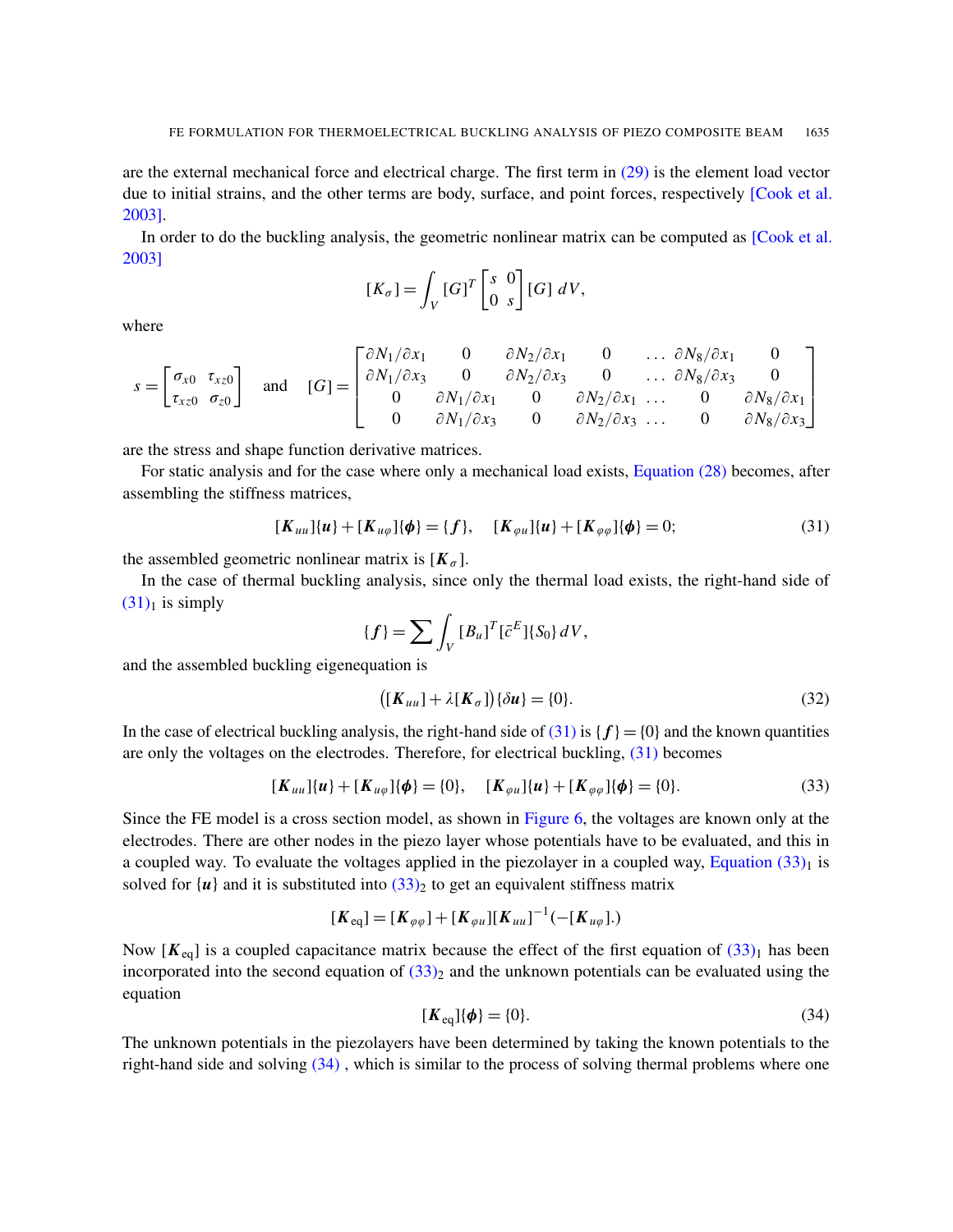knows temperatures on some nodes and the temperatures on the other nodes are evaluated. Once all the potentials are known,  $(33)_1$  can be used to determine the displacements. The buckling eigenequation is (32).

#### 3. Results and discussion

A finite element solver was written implementing the formulation above. In this section we discuss some validation tests and then new example calculations involving a system where [neither plan](#page-16-4)e stress nor [plai](#page-16-4)n strain conditions are assumed.

*Validation.* The code was validated for electric buckling by comparison with the res[ults in](#page-16-8) [Varelis and [Sara](#page-16-8)vanos 2004]. The same example was also subjected to a three-dimensional FE computation in AN-SYS; due to the limitations of ANSYS, a thermal analog of the linear electrical buckling problem [Dong and Meng 2006] was solved as a proxy.

The example beam of Varelis and Saravanos is a three-layer [pzt/Al/pzt] composite with length 200 mm, width 20 mm, thickness of each piezo layer  $t_p = 0.25$  mm, and aluminum layer thickness  $t_a = 0.5$  mm. In the case  $\alpha = 1$  (the beam is allowed to expand freely in the *y* direction), we obtain these values for the critical electrical buckling voltage:

| present approach $189.6 \text{ V}$ |      |
|------------------------------------|------|
| ANSYS 3D model 188.8 V             | (35) |
| [Varelis and Saravanos 2004] 188 V |      |

We observe good agreement between all three results.

For thermal buckling validation, we took an example beam from [Giannopoulos et al. 2007]: a threelayer [pzt/Al/pzt] composite with length 70 mm and width 5 mm. The thickness of each piezo layer is  $t_p = 0.191$  mm and that of the aluminium layer is  $t_a = 0.070$  mm. The beam is subjected to a uniform temperature rise above the ambient temperature, and again we take  $\alpha = 1$ . These are the values obtained for the critical thermal buckling temperature:

present approach 
$$
29.7^{\circ}
$$
C  
ANSYS 3D model  $28.3^{\circ}$ C (36)

No direct comparison is possible with the calculations in [Giannopoulos et al. 2007], since that reference only contains the thermal buckling analysis of plates. However, we performed a three-dimensional analysis in ANSYS for the same problem solved by these authors, and it was found that the ANSYS result and their [result agree very well.](#page-16-5)

*Further examples.* We next performed the thermal and electrical buckling analysis for an example structure taken from [Giannopoulos et al. 2007], using different assumptions for the parameter  $\alpha$ . In the particular cases of plane stress assumptions and plane strain assumptions, the results obtained are compared with those obtained with ANSYS; however, the more general case (neither plane stress nor plane strain) has also been studied.

The beam is a three layer [pzt/Al/pzt] composite with length 70 mm and width 5 mm. The thickness *t<sup>p</sup>* of each piezo layer is 0.191 mm and the aluminium layer thickness *t<sup>a</sup>* is 0.070 mm.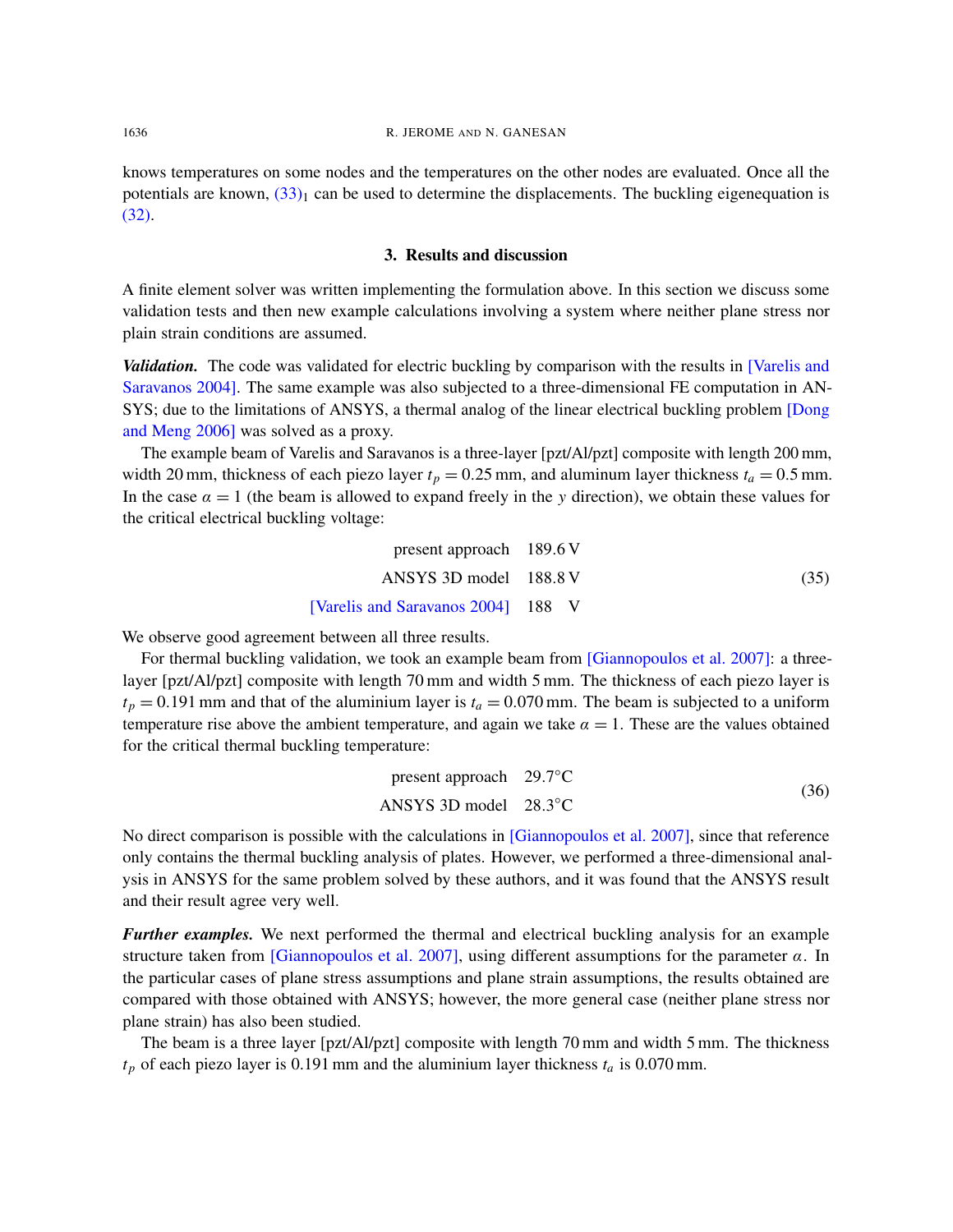*Electrical buckling.* An equal voltage was applied to the piezolayers in the corresponding direction as shown in Figure 6, so that pure compression is developed in the structure due to the kinematic constraints imposed by the boundary conditions. The results [obtained for the bucklin](#page-16-8)g voltage with our FE solver under assumptions of plane stress, plane strain, and free expansion  $(\alpha = 1)$  are shown here along with those obtained from an ANSYS solution of the thermal analog [Dong and Meng 2006] to our problem:

|                    | free expansion plane stress plane strain |         |        |      |
|--------------------|------------------------------------------|---------|--------|------|
| ANSYS $(3D/2D/2D)$ | 98.3 V                                   | 102.7 V | 78 4 V | (37) |
| present approach   | 97.5 V                                   | 102.3 V | 78.2 V |      |

This shows good agreement between the ANSYS results and those from the present analysis; in particular, our critical buckling voltage calculated using  $\alpha = 1$  (free expansion) matches closely the one obtained using a three-dimensional analysis in ANSYS.

It is also clear that the calculated critical buckling voltage varies greatly with the constraints assumed. This dependence was explored further by varying the value of  $\alpha$  in the calculation using the present approach. For  $\alpha = 1$  (free expansion), as we have seen, we obtained 97.5 V, then 91.8 V for  $\alpha = 0.75$ , and 86.7 V for  $\alpha = 0.5$ , 82.2 V for  $\alpha = 0.25$ , and finally 78.2 V, for  $\alpha = 0$  (plane strain assumption). The decrease in the critical buckling voltage with  $\alpha$  can be rationalized by observing that as  $\alpha$  is reduced, compressive stress is increased in the *y* direction (perpendicular to the plane of the FE model), which in turn increases the voltage produced in the piezo layer. The developed voltage is such that it causes the piezo layer to expand in the other two directions (in the plane of the FE model). This expansion causes additional compressive stress due to the imposed kinematic c[onstrains](#page-7-1) on the boun[dary, w](#page-7-1)hich in turn makes the structure buckle at lower voltages.

We extended the computation to  $\alpha < 0$ , meaning that external strain is applied in compression (Figure 5, right), and to  $\alpha > 1$ , meaning that external strain is applied in tension (Figure 5, left). When  $\alpha < 0$ the trend just discussed still holds true: the calculated critical buckling voltage decreases in tandem with α. Thus for  $\alpha$  < 0 we have 74.6 V at  $\alpha = -0.25$  and 71.3 V at  $\alpha = -0.5$ . When  $\alpha > 1$  the critical buckling voltage increases (103.9 V at  $\alpha = 1.25$  and 111.3 V at  $\alpha = 1.5$ ); this is because the expansion in the *y* direction produces voltage in such a way that the piezo layer contracts in the *x z* plane. Due to the kinematic constraints imposed by the boundary condition, this produces tensile stress opposed to the compressive stress produce[d by electr](#page-9-0)ical actuation, resulting in an increase in the buckling voltage.

*Thermal buckling.* The analysis carried out in the preceding paragraphs was repeated for thermal buckling. Here the setup as the same as in Figure 6, but there is no applied voltage. Instead, the beam is subjected to a uniform temperature rise above the ambient temperature. The buckling temperatures obtained in the calculations under various assumptions are as follows:

|                    | free expansion    | plane stress plane strain |                           |      |
|--------------------|-------------------|---------------------------|---------------------------|------|
| ANSYS $(3D/2D/2D)$ | $28.30^{\circ}$ C | $29.62\degree C$          | $22.56\,^{\circ}\text{C}$ | (38) |
| present approach   | $29.66^{\circ}$ C | $29.66^{\circ}$ C         | $22.44\degree C$          |      |

Again we see good agreement between the ANSYS calculations and those based on the present approach. Further, the calculations yield the same critical buckling temperature using the plane stress assumption or using  $\alpha = 1$  (free expansion). This is because the thermal expansion mechanism is given by the initial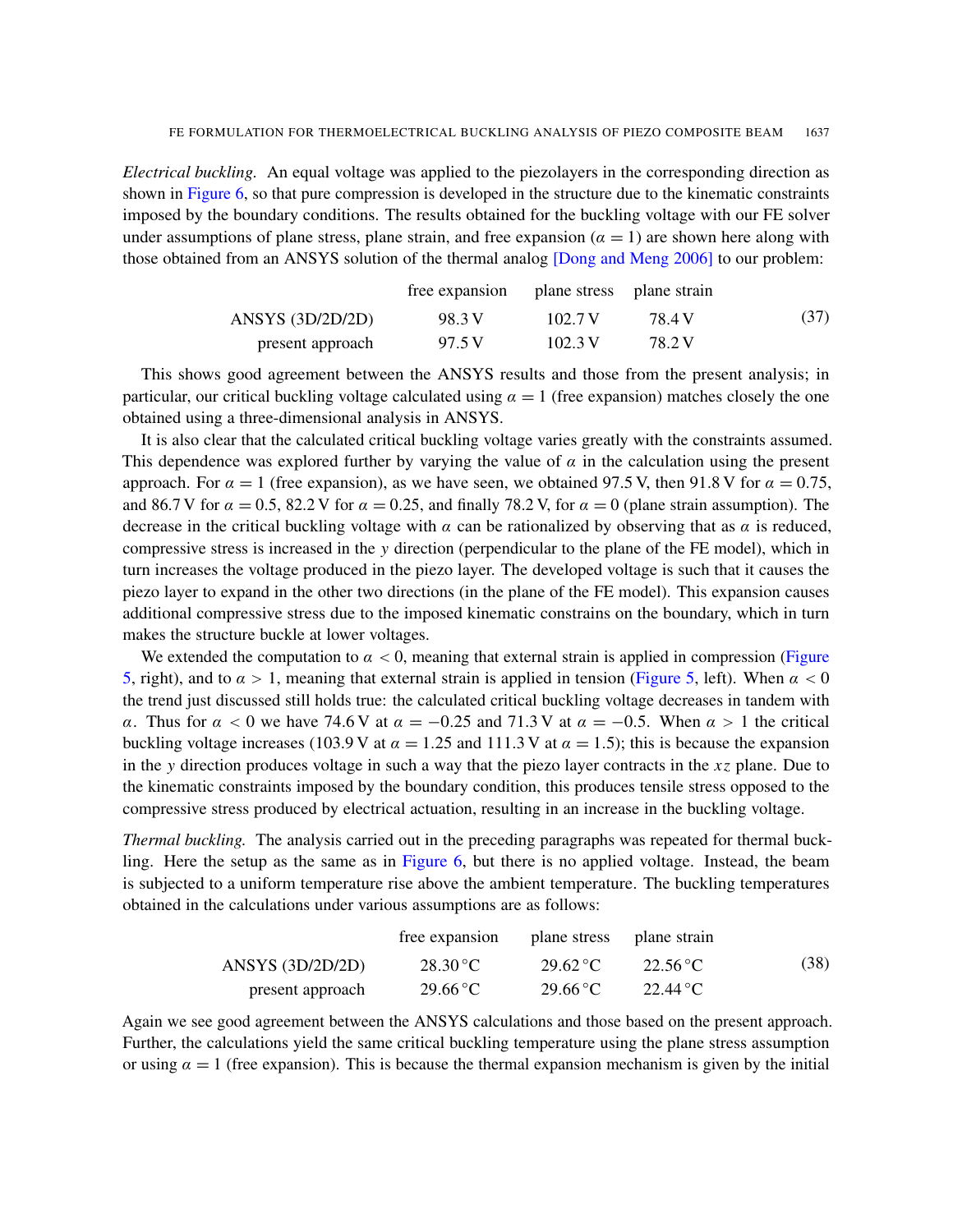strain vector {*S*0}, which is not reduced under the plane stress assumption. More precisely, when the three-dimensional stress-strain relation (1) is reduced to a two-dimensional stress-strain relation based on the plane stress assumption  $(T_2 = T_4 = T_6 = 0, D_2 = E_2 = 0)$ , the initial strain vector  $\{S_0\}$  is unchanged. Here are the results given by the present approach for various values of  $\alpha$ :

| $\alpha = -0.5$ 19.9529 °C  | $\alpha = 0.25$ 23.9296°C | $\alpha = 1$ 29.6673 °C                |
|-----------------------------|---------------------------|----------------------------------------|
| $\alpha = -0.25$ 21.1288 °C | $\alpha = 0.75$ 27.4970°C | $\alpha = 1.5$ 35.1063°C               |
| $\alpha = 0$ 22.4481 °C     | $\alpha = 0.5$ 25.6004°C  | $\alpha = 1.25$ 32.1751 <sup>o</sup> C |

We see that the critical buckling temperature increases with  $\alpha$ . This is because, as  $\alpha$  decreases, the compressive stress in the direction perpendicular to the FE model increases, which makes the material expand in the other two directions due to the Poisson effect. This expansion causes additional compressive stress in the beam due to the kinematic constraints imposed by the boundary condition, reducing the critical buckling temperature. The influence of  $\alpha$  on the critical buckling temperature is similar to that of the influence in critical buckling voltage as discussed earlier.

<span id="page-14-0"></span>*Combined thermal and electrical buckling.* In the combined thermal and electrical buckling analysis, the critical electrical buckling voltage was predicted for different uniform temperat[ure incr](#page-14-0)eases in the beam. All analyses carried out for electrical and thermal bu[ckling were also repea](#page-16-8)ted for combined thermal and electrical buckling. The results obtained under different assumptions are presented in Figure 7 (comparison with ANSYS calculation performed on the thermal analog [Dong and Meng 2006]) and in Figure 8 (dependence on  $\alpha$ ). The results are similar to those just discussed.



Figure 7. Values of critical buckling voltage obtained with the present approach and with ANSYS [Varelis and Saravanos 2004].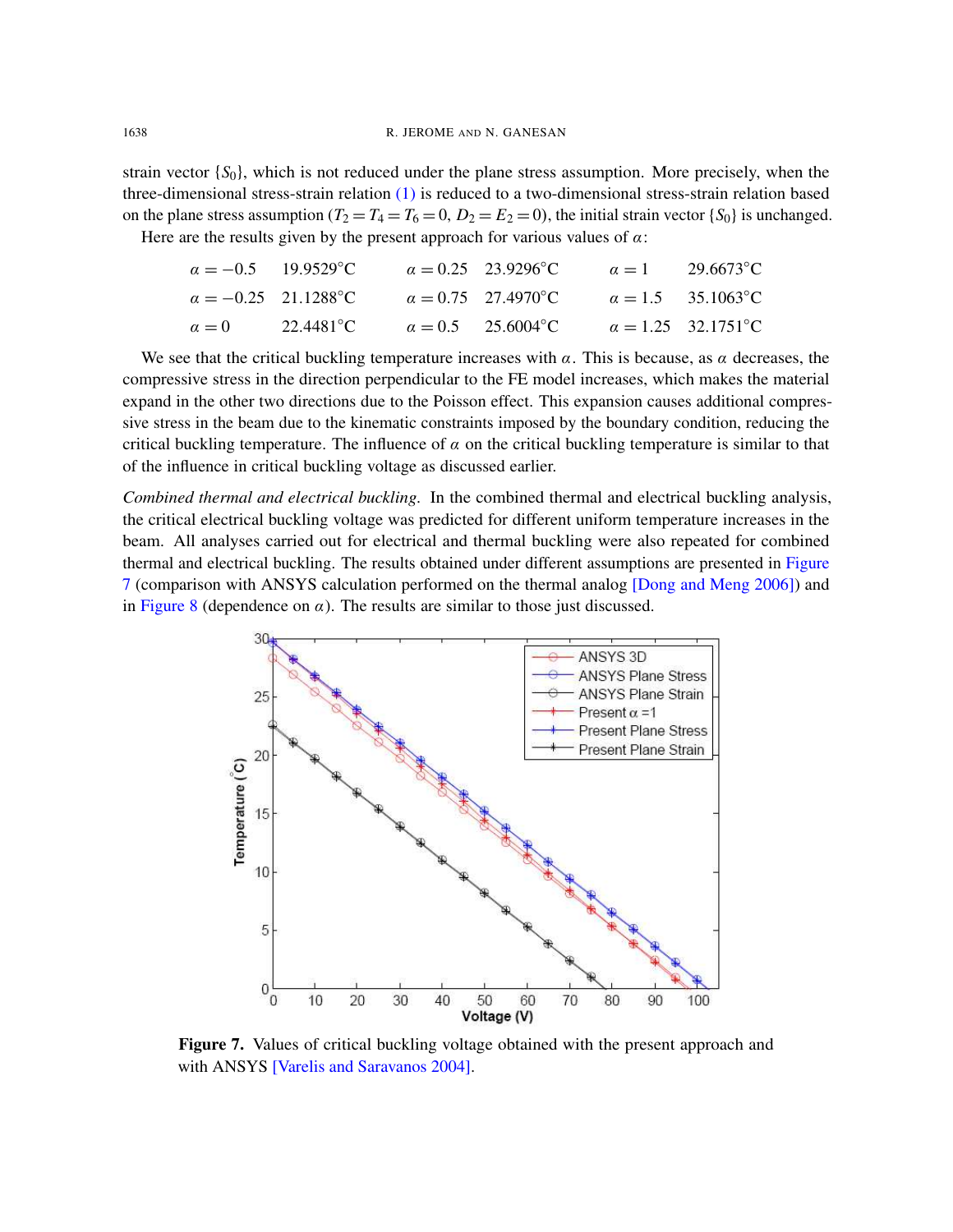

Figure 8. Influence of  $\alpha$  on the combined thermal and electrical buckling analysis.

# 4. Conclusion

A generalized plane strain FE formulation was developed to predict the critical buckling voltage and critical buckling temperature of a piezo composite beam for cases other than those characterized by plane strain and plane stress assumptions. The two-dimensional FE formulation presented in this paper is capable of describing the strain  $\varepsilon^0$  allowed/applied in the direction which is not included in the twodimensional FE model, (here the *y* direction) if the strain  $\varepsilon^0$  [is specified in term](#page-16-4)s of the free expansion strain  $\varepsilon_{yy}^0$ . An eight-node quadrilateral element was developed based on the new formulation, and the FE solver results were validated by comparison to the results in [Varelis and Saravanos 2004] and those obtained with ANSYS. These results are in good agreement with each other. The critical electrical and thermal buckling load for the cases other than those characterized by plane stress and plane strain, which can be handled by the present two-dimensional FE solver, was analyzed, and it was found that the influence of  $\alpha$  on the critical buckling voltage as well as the critical buckling temperature is significant. Since the present formulation varies only in the constitutive equation matrix reduction, this formulation can be easily incorporated into the existing piezostructure coupled FE solvers.

## Acknowledgment

The authors acknowledge the painstaking efforts by the reviewers and the editor for improving the manuscript.